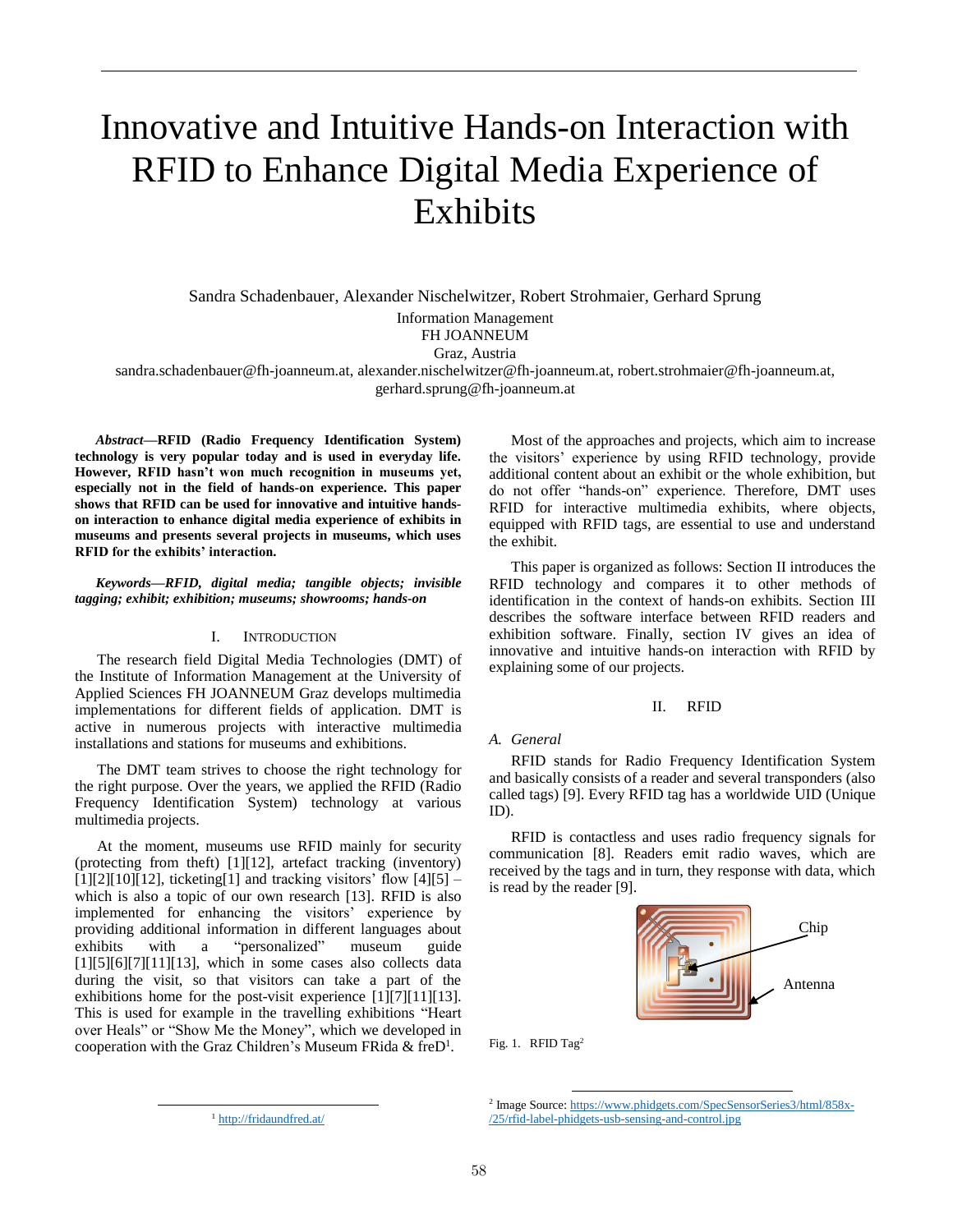The RFID technology is very popular today and is used in everyday life, for example:

- Cashless/wireless payment [1][8]
- Ticketing [1]
- Access control [1][8]
- Smart home controls [1]
- Medical purposes [8]
- Warehouse inventory [8]
- Sport events [8]

RFID readers and tags are available in many forms and can be categorized by frequency (Low Frequency 9-135 KHz, High Frequency 13.56 MHz, Ultra High Frequency 0.3-1.2 GHz and Microwaves 2.45-5.8 GHz), size, tag technology (Mifare, ICODE, etc.), interface (USB, Ethernet, Serial, Bluetooth, etc.) and active (transponders with own power supply) or passive (transponders are powered by a reader's inductive field) systems. The reading range depends on these characteristics, and can cover a few millimeters to several meters [9].



Fig. 2. Variety of RFID Tags

The selection of the system depends on the requirements. In our projects, we have gained positive experience with passive ICODE tags from NXP<sup>3</sup> , which operate on 13.56MHz (HF) supporting ISO 15693 and ISO 18000-3 [14]. The reasons are that ICODE tags come in several dimensions and forms and can also be processed by many readers with different sizes of antennas. We develop multimedia applications that mostly run on personal computers. The exhibition software communicates via an XML socket application with the reader, which is connected to the USB interface of the PC. Wireless communication would also be possible, but USB is more reliable.

Our RFID implementations can be classified by following characteristics:

- Mobility: stationary or moving readers
- Quantity: one or more readers
- Range: from 2 mm to 50 cm
- Usage: single user and multiuser applications

l



Fig. 3. Several RFID reader and antennas operating on 13.56 MHz

# *B. Differences to other technolgies like barcodes, QR codes and fiducials*

Barcodes, QR (Quick Response) codes and fiducials are visual codes printed on paper or other material. They have one characteristic in common, they all need a line of sight to be identified. In many cases a conventional camera (webcam, smartphone cam, etc.) is used to identify these optical 1D or 2D codes.

A line of sight is not necessary with RFID tags. They can be directly built into different objects, for example in 3D printed bones. Therefore, various tangible objects with an invisible identification feature can be created.



Fig. 4. 3D printed bone with RFID tag inside

In contrast to RFID tags, barcodes, QR codes and fiducials are not unique; it is possible to print endless copies of them.

RFID tags can store more information than just the UID. Readers are not only able to read this data, but can also save new data on a RFID tag. However, readers only know that one or more RFID tags are near the antenna, but there is no information about the distance and so forth. Another challenge dealing with RFID is that metal and power supply lines can interfere the signal.

In contrary, fiducials additionally allow tracking the position and the rotation of an object. The downside of this technology is that the camera needs a stable light source to recognize the fiducials.

Our team uses all these technologies in different projects, but the overall experience shows, that the RFID technology offers one of the most reliable identification methods.

# III. XML SOCKETS

We developed several XML socket applications to ensure the communication between the exhibition software and the API of different RFID readers. The XML sockets deliver

<sup>3</sup> https://www.nxp.com/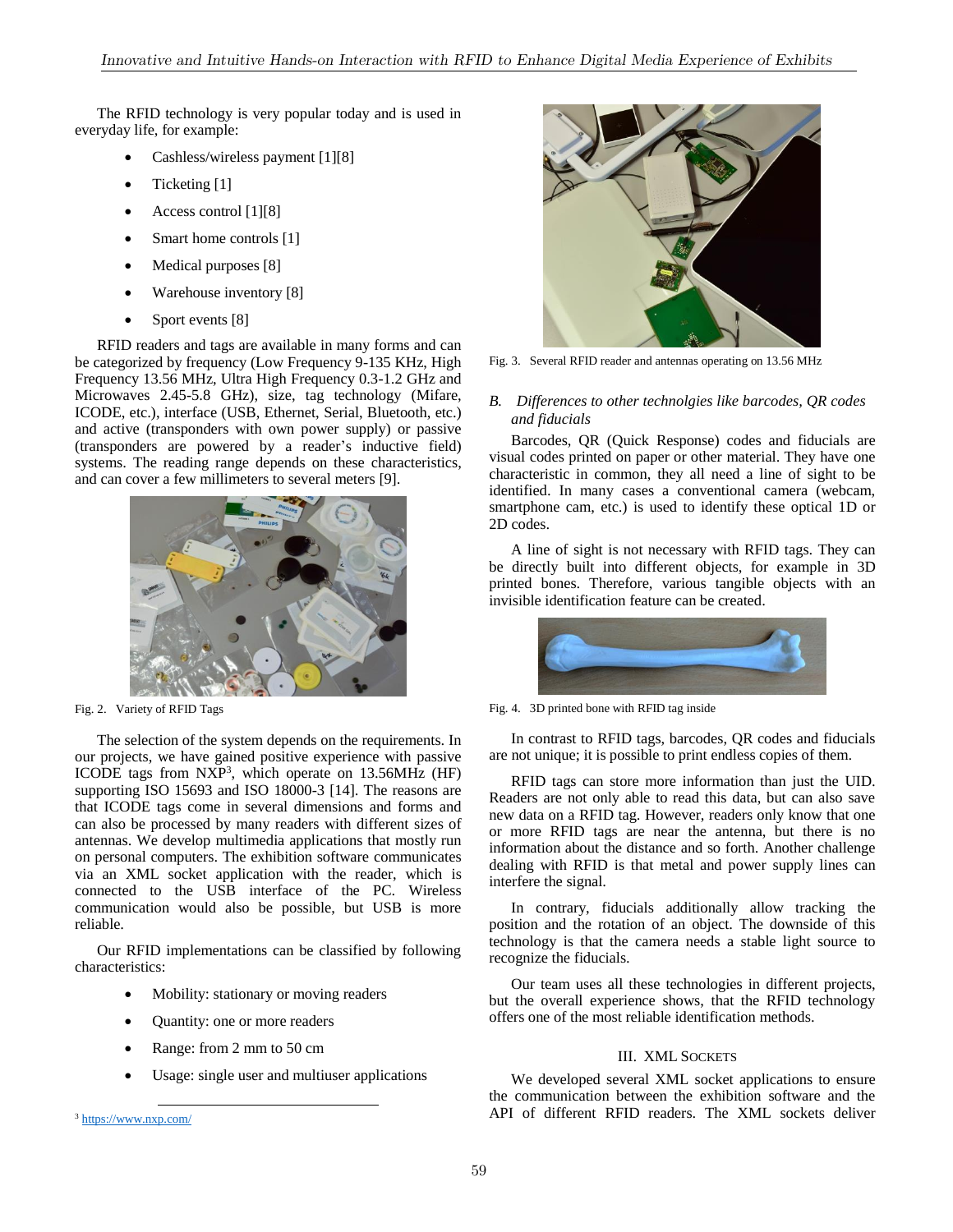information about the reader and the identified tags with a certain XML declaration. This allows us to switch to a different brand of RFID reader with no need to adapt the exhibition software. Furthermore, it is possible to connect multiple readers to a personal computer at the same time. This allows us to identify the position of the tags (for example near reader A or reader B).

## IV. PROJECTS

For more than 10 years, the DMT research group implemented the RFID technology in several projects. This section shows a selection of exhibits, which use RFID as a user interface.

## *A. Projects with stationary readers*

In the following exhibits, we integrated one or more fixed readers and antennas, which cannot be displaced by the visitors. Users interact with the exhibit by moving the transponders. In these examples, we mostly use one or more ID ISC.MR102 readers and ID ISC.ANT310/310 antennas from Feig<sup>4</sup> which operate on 13.56 MHz (ISO15693).

*1) Paint Walls:* At this exhibit, walls can be virtually painted with a selected color. Multiple RFID readers are hidden in the paint buckets and walls, the brushes are equipped with RFID tags. For the paint buckets, we used smaller readers and antennas. The exhibit was developed in cooperation with the Graz Children's Museum FRida & freD for the travelling exhibition "Archinature".



Fig. 5. "Paint Walls" with RFID antennas behind the walls

*2) Building A House:* This exhibit is another development in cooperation with the Graz Children's Museum FRida & freD for the travelling exhibition "Archinature". Children get to know the process of building a house by placing the required tools and machines (which are equipped with RFID tags) on a property (with a RFID reader mounted beneath).



Fig. 6. "Building A House" with tangible objects

l



*3) The History of Writing:* For the traveling exhibition "The Inventive Geniuses" we develop in cooperation with the Graz Children's Museum FRida & freD a book which tells about the history of writing. The book's pages are equipped with RFID tags and two RFID readers are placed beneath the bookshelf. With this information, the animated content of the book is projected on the blank pages.



Fig. 7. "The History of Writing" with RFID tags inside the animated book

*4) Inventory:* Children can recreate themselves with this exhibit, which was developed in cooperation with the Graz Children's Museum FRida & freD for the exhibition "My Family". RFID cards represent different body parts, clothes and colors.



Fig. 8. "Inventory" with RFID cards

*5) Medical Doll:* The goal of this project is to inform visitors about different medical child diseases and their treatments. A doll in the size of a child lies on an examining table with a large display. The doll is equipped with RFID antennas and responds to medical items (with build in RFID tags), like stethoscope, otoscope or magnifier. Feedback is given with a large LCD screen and also directly with a projection on the doll itself. This exhibit was developed in cooperation with the Graz Children's Museum FRida & freD.



Fig. 9. "Medical Doll" with build in RFID antennas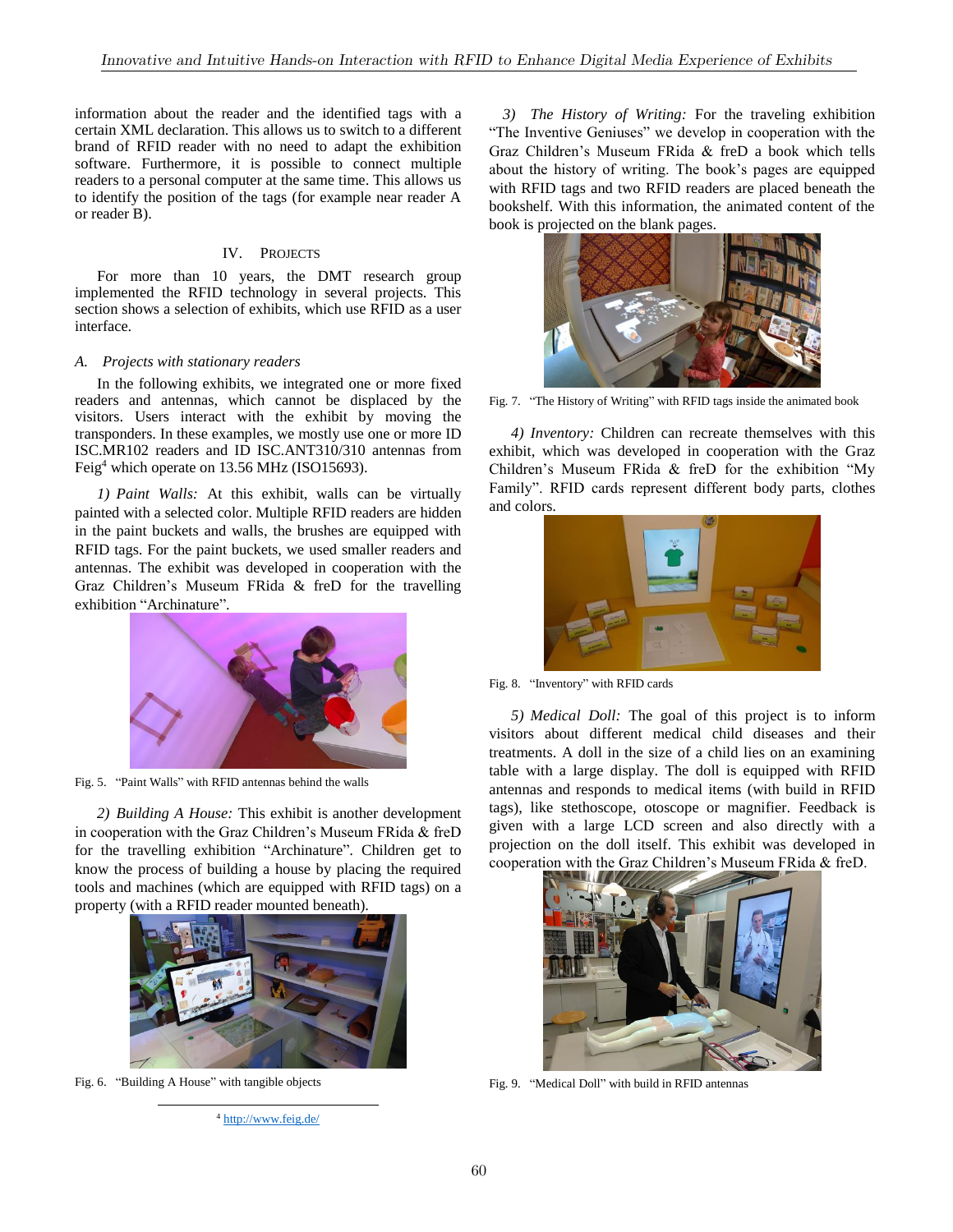*6) Effective Nature Conservation:* This exhibit explains various tools of nature conservation. Wodden objects, which represent the tools, are equipped with RFID tags. RFID readers are mounted beneath the information- and the toolpad. Visitors not only receive information about the tools, but they can also apply them in different scenarios. We developed this multimedia application in cooperation with the Styrian Nature Parks<sup>5</sup> for the exhibtion "Nature in Human Hands".



Fig. 10. "Effective Nature Conservation" with two RFID readers

*7) Boundaries of Mobility:* Visitors play a board game, which is equipped with multiple RFID tags (inside the pieces) and readers (beneath the board). During the game, videoclips are shown depending on the pieces' position on the board.



Fig. 11. "Boundaries of Mobility" with multiple RFID readers

# *B. Projects with moving readers*

l

In contrast to the projects above, in the following cases the RFID reader is moving, while the tags are static.

1) Graz Fairy Tale Train: While the Graz Fairy Tale<sup>6</sup> train is on its tracks, audio is automatically played and interactive stations are switched on by default. The two locomotives are equipped with RFID readers and RFID tags are mounted along the trail. The whole timing can easily be changed by relocating the RFID tags or adapting the configuration files. The installed mid range readers have a antenna with the size of 30 x 30 cm and the reading range covers about a 50 cm radius around the antennas. The readers are mounted in a heigh of 20-30 cm above the tags. In order to increase the accuracy of the identification, we use 3-4 tags per station. However, if the trains are going too fast, the tags cannot be identified by the readers, because it is not possible to communicate with them

in such a short time. The Graz Fairy Tale Train was realized in cooperation with the Graz Children's Museum FRida & freD.



Fig. 12. "Graz Fairy Tale Train" (© GMB – Hannes Loske)

*2) Chrismas All Around The World:* Christmas is celebrated different across the globe. RFID tags are hidden in a globe behind every capitol city. By pointing on the city with a pen-like RFID reader the visitors receive information about the Christmas traditions in the chosen country. This exhibit is current in development in cooperation with the cultural club "Blaues Fenster". In this application, we can identify spots on the interactive globe within  $2x2$  mm<sup>2</sup> .



Fig. 13. Christmas All Around The World (demonstrator)

*3) Coin Magnifier:* Visitors use magnifiers to receive additional information about coins in the Coin Cabinet of the Universalmuseum Joanneum in the Eggenberg Palace in Graz<sup>7</sup> . Magnifying glasses, which are common in coin cabinets, are used to take a closer look at the coins, but they also act as an interface with the invisible computer. RFID antennas are built into the magnifiers and the RFID tags are placed beneath the coins. Therefore, customized antennas have been designed and built inside the magnifiers. This allows to show visitors further information on the screens without an additional interaction.



Fig. 14. Coin Magnifier with integrated antenna

 $\overline{a}$ 

<sup>7</sup> https://www.museum-joanneum.at/muenzkabinett

<sup>5</sup> http://www.naturparke-steiermark.at/

<sup>6</sup> http://www.grazermaerchenbahn.at/